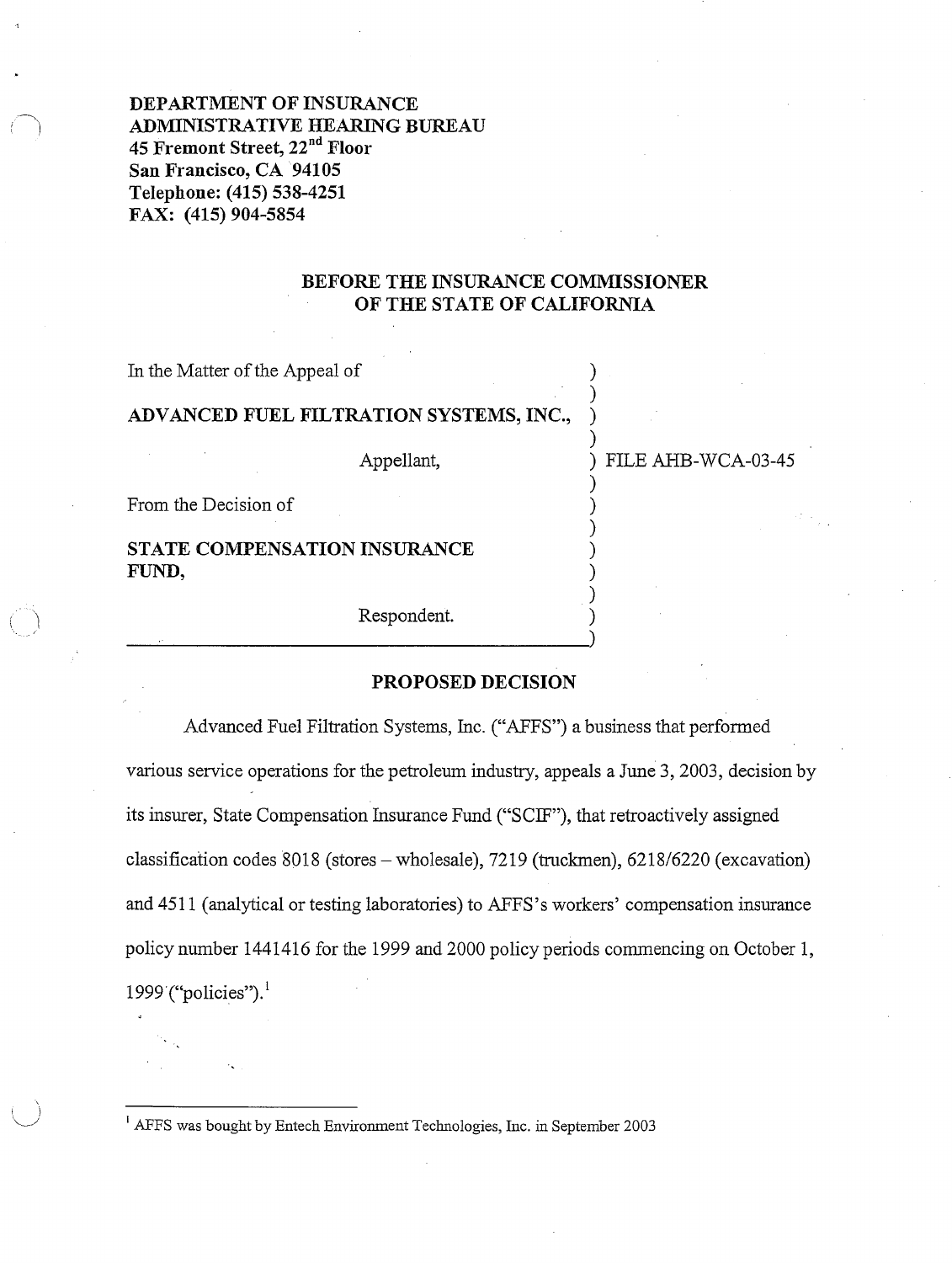The retroactive application of these rating classifications resulted in AFFS owing SCIF additional premium in the amounts of \$17,860.19 for the 1999 policy period and \$74,021.23 for the 2000 policy period. AFFS's appeal to the Insurance Commissioner is authorized by Insurance Code section 11737  $(f)$ .<sup>2</sup> For the reasons set forth below, the decision of SCIF is affirmed.

## **Statement of Issues**

Pursuant to a stipulation by the parties at the commencement of the evidentiary hearing, the sole issue to be determined by the Insurance Commissioner is as follows:

1. Whether SCIF's retroactive assignment of classification codes 8018  $\:$  (stores – wholesale), 7219 (truckmen), 6218/6220 (excavation) and 4511 (analytical or testing laboratories) to AFFS's policies is contrary to Insurance Code sections 11753.l(b) and 11753.2.

### **Contentions of the Parties**

AFFS contends SCIF's retroactive application of classification codes 8018, 7219,  $6218/6220$  and  $4511$  to its 1999 and 2000 is in violation of Insurance Code sections 117 53 .1 (b) and 117 53.2(b). Appellant argues that any classification change to its policies should be effective March 5, 2002, not October 1, 1999<sup>3</sup>. AFFS also argues that SCIF failed to provide the appellant with classification training. Since the appellant did not

 $2$  Insurance Code section 11737(f) provides in pertinent part: "Every insurer or rating organization shall provide within this state reasonable means whereby any person aggrieved by the application ofits filings may be heard by the insurer or rating organization on written request to review the manner in which the rating system has been applied in connection with the insurance offered or afforded. . . . Any party affected by the action of the insurer or rating organization on the request may appeal, within 30 days after written notice of the action, to the commissioner  $\dots$ ."<br><sup>3</sup> In its First Amended Pleading, the appellant alleged that the classifications changes should not go into

effect until June 1, 2002, the date of the premium invoice for appellant's 2000 policy. Appellant did not assert this claim at the hearing and, during oral argument, appellant's counsel urged that the effective date should be no earlier than March 5, 2002, which is the date SCIF notified AFFS in writing of the classification change. (Reporter's Transcript, p. 121.)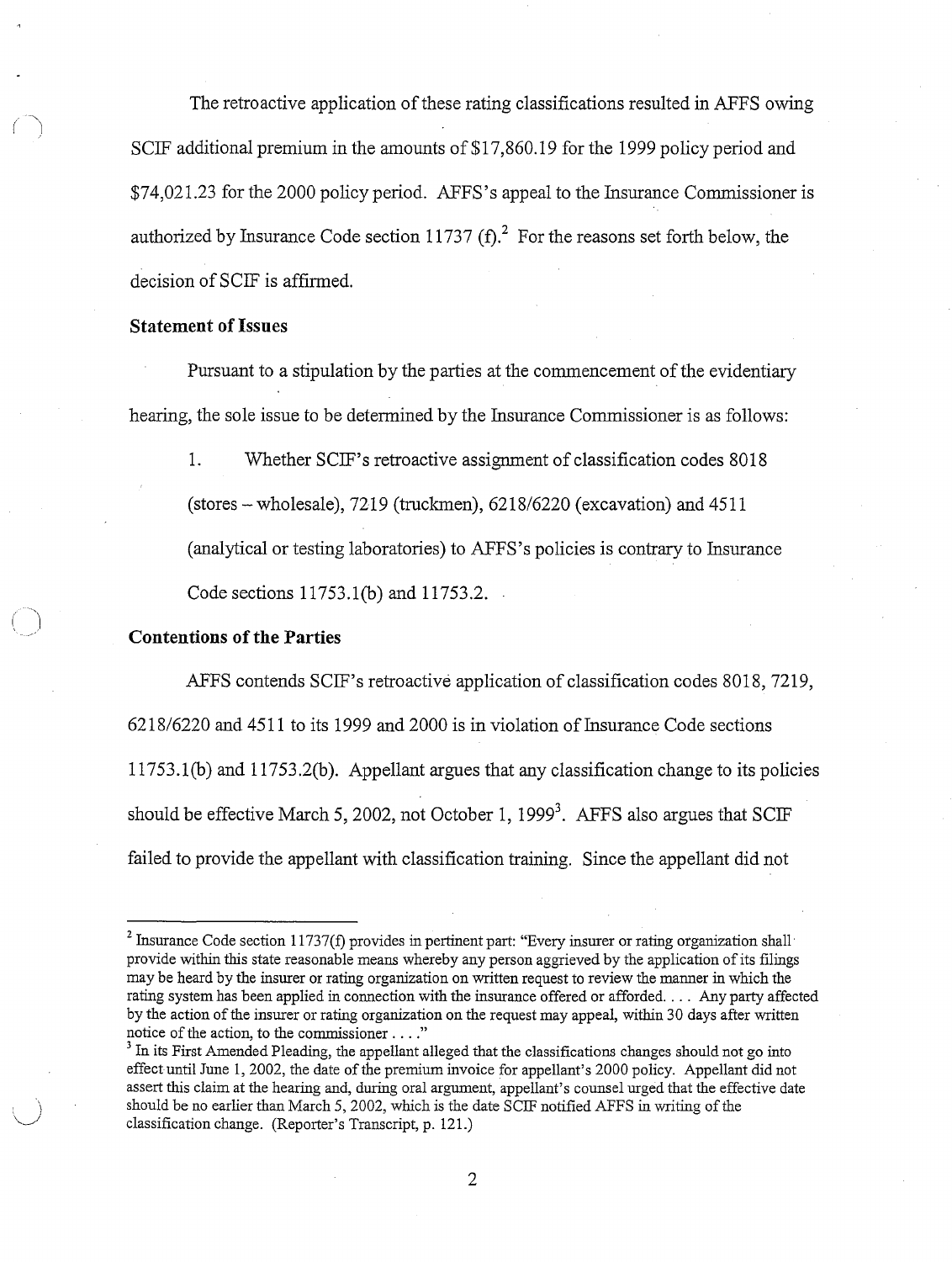understand the rules and regulations governing the classification system applied to the policies at issue the appellant did not view its expanded activities as changes in operations. AFFS argues further that SCIF failed to conduct physical inspections and timely audits of appellant's operations and knew about appellant's expanded operation as early as 2000 but failed to act. (Appellant's First Amended Pleading, pp. 3-6; Reporter's Transcript, pp. 120-123.)

SCIF disputes all of AFFS's contentions. Specifically, SCIF argues that AFFS failed to notify SCIF that its operations changed as it should have under the policy contract and that the classification codes in effect on the 1995 policy were inadequate to describe AFFS 's operations during the 1999 and 2000 policy periods. SCIF denies that it failed to act once it learned about AFFS's changes in operation and maintains that pursuant to the applicable regulations and the SCIF policy contract, it appropriately and timely audited appellant's operations. SCIF also claims that it timely notified AFFS that the additional classification codes would be applied to the policies and that, pursuant to Insurance Code sections 11753.2(b), the classifications were effective October 1, 1999. (SCIF's Opening Trial Brief, pp. 13 and 15; Reporter's Transcript, pp. 123-126.)

#### **Procedural History**

 $\bigwedge$ 

AFFS filed its amended appeal with the California Department of Insurance's Administrative Hearing Bureau on August 14, 2003. (Exhibit 3.) Initially the appeal alleged that SCIF: (1) incorrectly assigned certain classifications to AFFS's policy in violation of Insurance Code sections Insurance Code sections 11753.l(b) and 11753.2; (2) failed to allocate the payroll of appellant's employees described as drivers between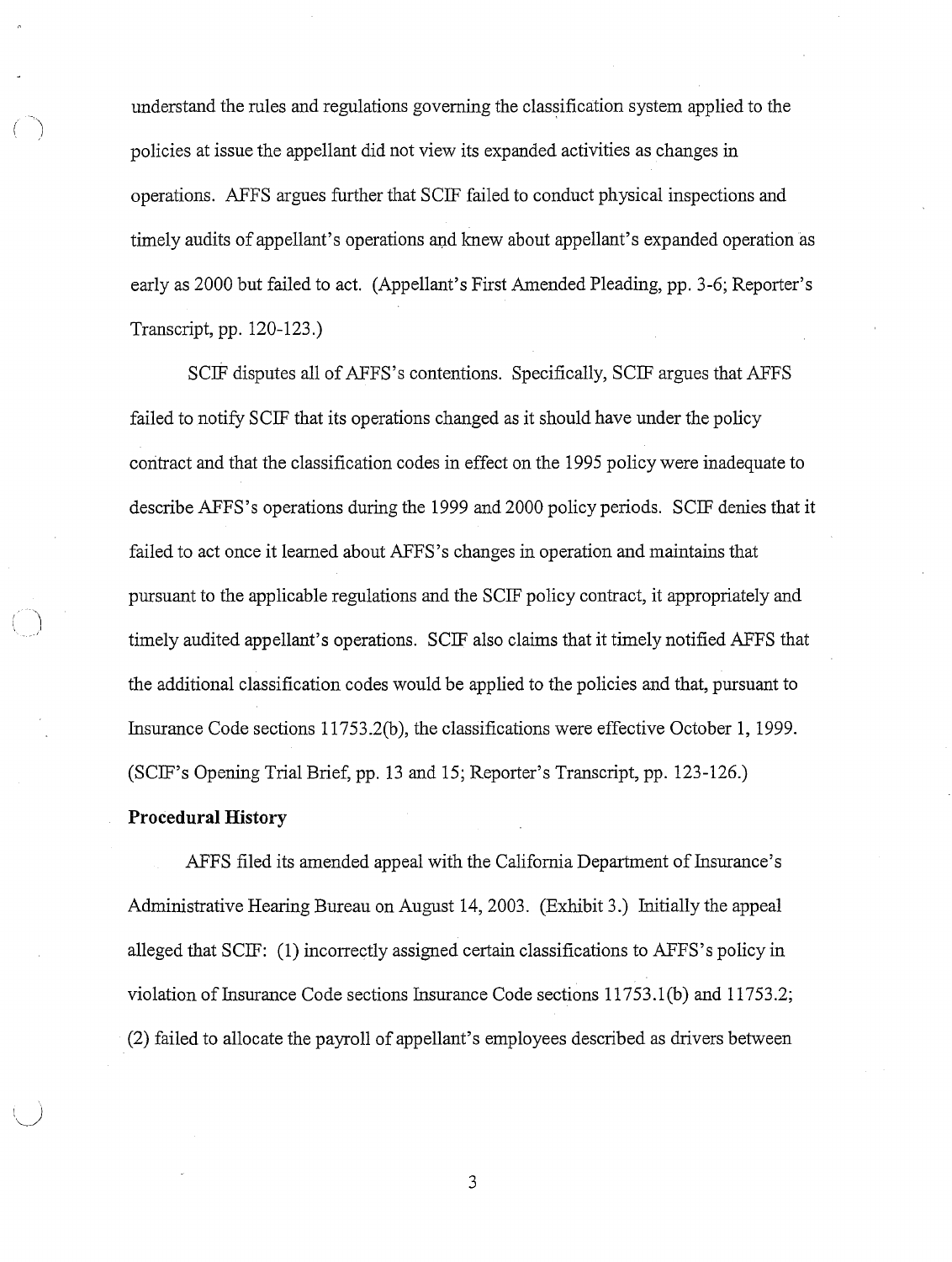classification codes 7219(1) (Trucking) and 3724(1) (Millwright Work) and; (3) failed to . apply applicable merit ratings and discounts to appellant's policies.

SCIF filed its response to the appeal on September 24, 2003. Since the classification issue involved SCIF's application ofthe Standard Classification System contained in the Uniform Statistical Reporting Plan  $("Plan")^4$  that is administered by the Workers' Compensation Insurance Rating Bureau of California, ("WCIRB"), and because SCIF did not file a deviation from the Plan, the WCIRB elected to participate in this appeal and filed its response to the appeal on September 12, 2003.<sup>5</sup>

Administrative Law Judge Marjorie A. Rasmussen conducted status conferences on October 6, 2003, and November 14, 2003, to frame and narrow the issues in dispute. As a result of these conferences, the parties engaged in further discovery and settlement negotiations and the appellant waived the time limits under California Code or Regulations, title 10, section 2509.56. The evidentiary hearing was set for March 4, 2004, and, prior to that date, the parties submitted their respective Opening Briefs, Designation of Witnesses, a Joint Exhibit List and Joint Exhibits numbering 1 through  $37-10^{6}$ 

 $\big)$ 

SCIF filed objections to the admission of certain exhibits and the testimony of appellant's proposed witness, Mr. Medina. Following a hearing, Judge Rasmussen precluded the testimony ofMr. Medina, sustained SCIF's objections to Exhibits 37-1, 37-

<sup>&</sup>lt;sup>4</sup> The Plan has been approved by the Insurance Commissioner and is incorporated by reference into Title 10 ofthe California Code of Regulations at section 2353.1. The 1999 and 2000 versions ofthe Plan are applicable to this appeal.<br><sup>5</sup>The WCIRB is a rating organization licensed by the Insurance Commissioner under Insurance Code

section 11750, et seq., to assist the Commissioner in the development and administration of workers' compensation insurance classification and rating systems. The WCIRB serves as the Commissioner's designated statistical agent for the purpose of gathering and compiling experience data developed under California workers' compensation and employers' liability insurance policies. (Ins. Code § 11751.5.)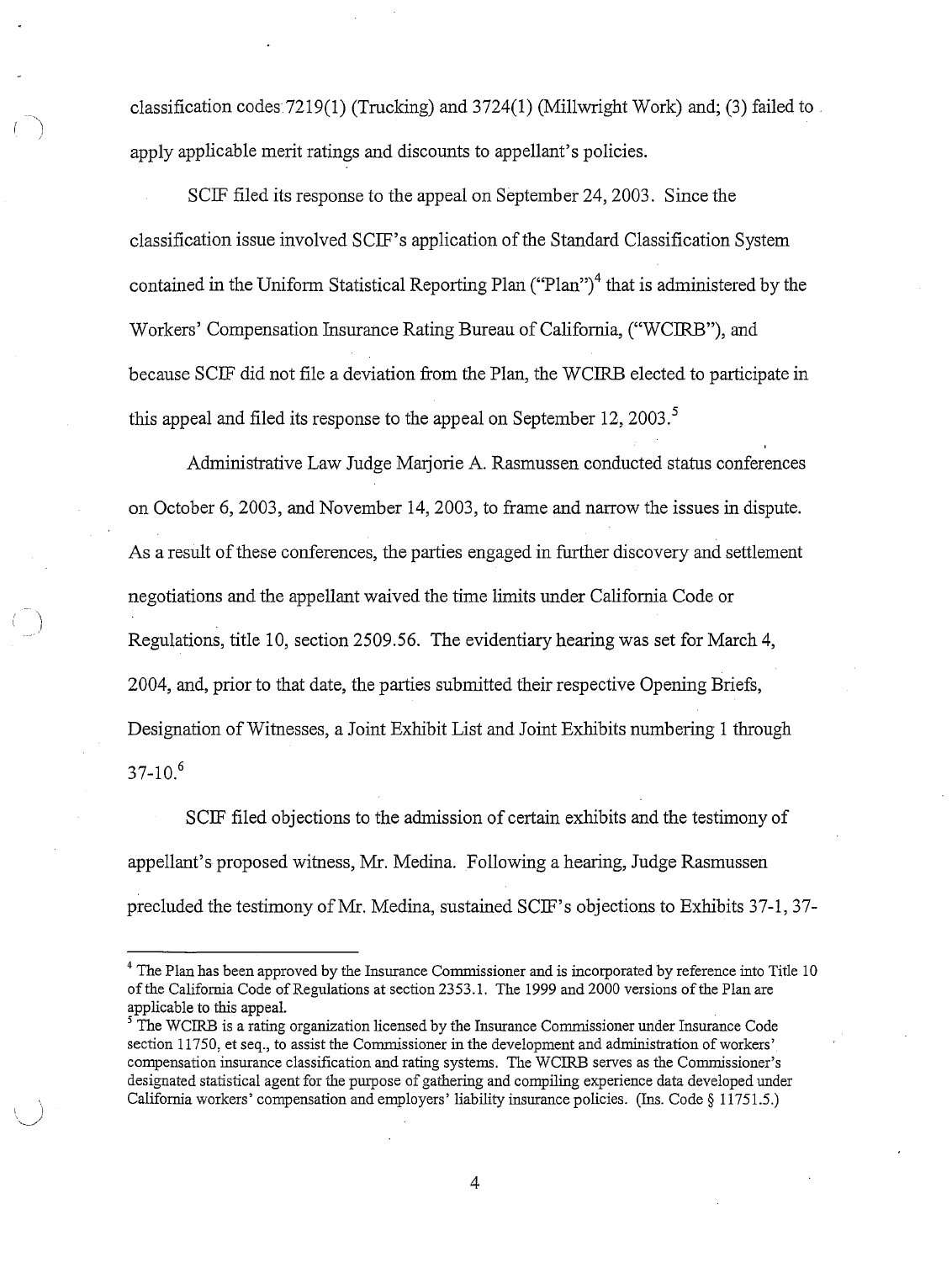2 and 37-3 and conditionally admitted Exhibits 37-9 and 37-10 by order dated February 23, 2003.

At the commencement of the evidentiary hearing on March 4, 2004, the appellant withdrew Exhibits 37-9 and 37-10 from evidence. The parties entered into a stipulation whereby the appellant withdrew the issues of whether  $SCIF: (1)$  failed to allocate the payroll of appellant's employees described as drivers between classification codes 7219(1) (Trucking) and 3724(1) (Millwright Work) and; (2) failed to apply applicable merit ratings and discounts to appellant's policies. Pursuant to the stipulation, the parties also agreed that the findings and conclusions contained in the WCIRB's Classification Inspection Report dated February 12, 2003, (Exhibit 3-A) and the WCIRB's December 16, 2003, letter to Judge Rasmussen (Exhibit 35) were accurate and not in dispute and further agreed that the WCIRB could be dismissed as a party to the appeal<sup>7</sup>.

The parties confirmed that the only remaining issue before the Insurance Commissioner in this appeal was whether SCIF's retroactive assignment of certain classification codes to AFFS's policies is contrary to Insurance Code sections  $11753.1(b)$ and 11753.2. (Reporter's Transcript, pp. 10-12.)

 $6$  The individual pages of the Joint Exhibits were not Bate stamped but did contain sporadic page numbering. The citations will refer to the Exhibit number and will include page numbers if noted.<br><sup>7</sup> The WCIRB's Classification Inspection Report dated February 12, 2003, found that the following classifications were assignable to AFFS's policy as of February 2, 2003, the date of its inspection:  $7219(1)$ Truckmen; 4511 Analytical or Testing Laboratories; 3724(1) Millwright Work; 9402 Sewer or Tank Cleaning; 5187/5183(01) Plumbing; 6218/6220(1) Excavation; 87429(1) Salespersons - Outside; 8810(0) clerical Office Employees; 8018 Stores-Wholesale. (Exhibit 3-A.) In its letter ofDecember 16, 2003, the WCIRB found that the records AFFS submitted for purposes of segregating the payroll of its drivers . between classification codes 7219(1), Truckmen and 3724(1), Millwright Work" for the 1999 and 2000 policy periods were not " ... complete and accurate records supported by original time cards or time book entries which show separately, both by individual employee and in summary by operations performed, the remuneration earned by such employee." Accordingly, the WCIRB concluded that, in absence of such records, Rule 3 of the Plan mandates that "the entire remuneration of the employee shall be assigned to the highest rated classification applicable to any part of the work performed by the employee" and that SCIF conectly applied this provision when auditing AFFS's 1999 and 2000 policy periods. (Exhibit 35.)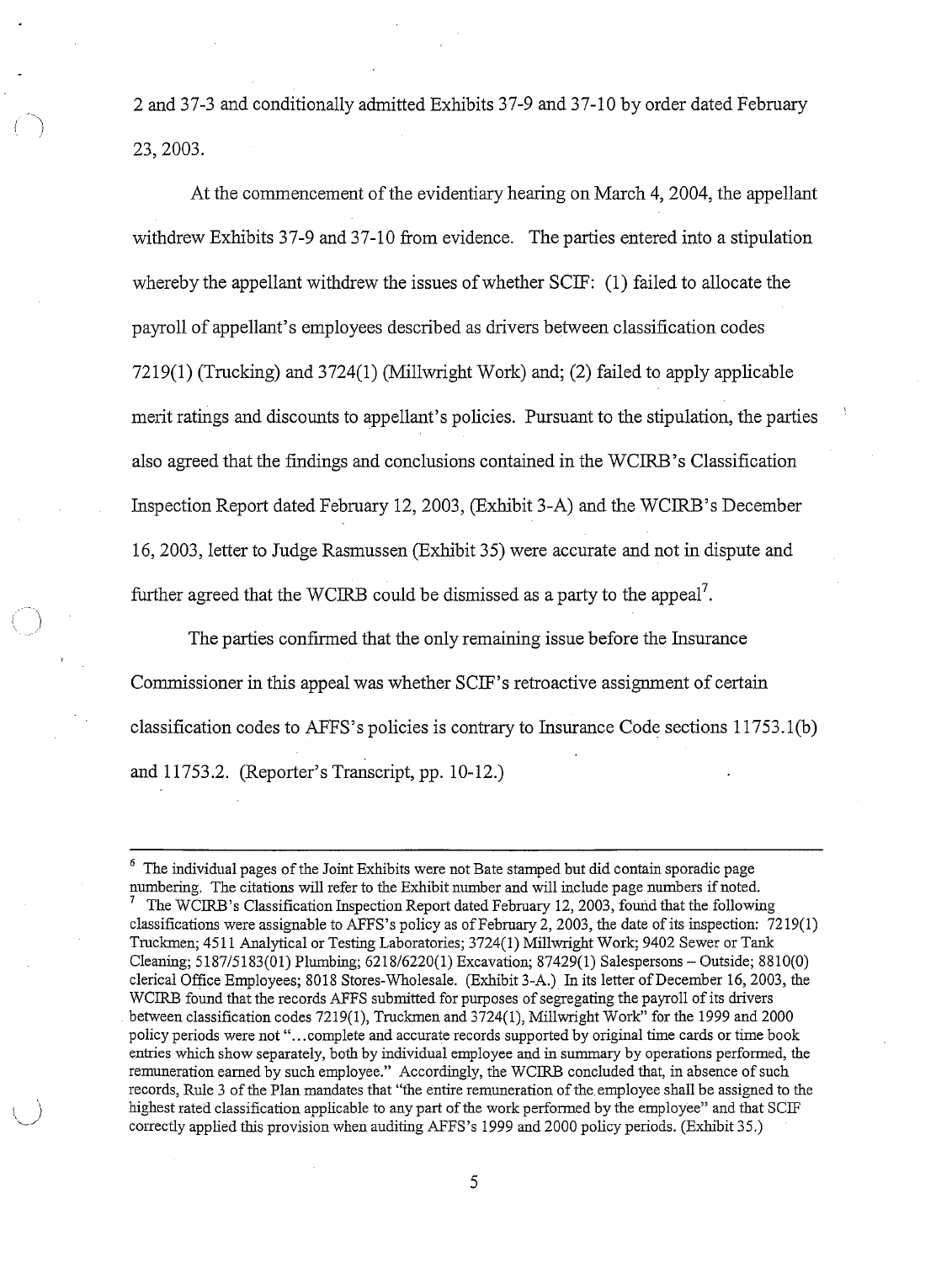Accordingly, Judge Rasmussen dismissed the WCIRB as a party to this appeal and subsequently admitted into evidence Joint Exhibits 1 through 36 and 37.4 through 37.8, as more fully identified in the Joint Exhibit List that was made an attachment to the reporter's transcript of this proceeding. The stipulation, the testimony of the witnesses and the exhibits entered into evidence constitute the evidentiary record in this matter. The record remained open until March 23, 2004, when the case was submitted and the record closed by order.

#### **Findings of Fact**

#### Background

 $\bigcirc$ 

The appellant has been insured by SCIF under policy number 1441416 since November 1995. (Exhibit 16, p. 63.) When the appellant initially applied for workers' compensation insurance in 1995, it filled out a SCIF questionnaire describing its operations as "cleaning and filtering of underground fuel tanks using hoses and pumps, not entry into tank." The appellant did not indicate on this questionnaire that it had PUC/ICC licenses or that it was involved in the transportation of hazardous materials. The appellant listed 2 clerical employees, 1 outside sales person and 1 person who cleaned the tanks. (Exhibit 16, pp. 9-12; Reporter's Transcript pp. 49, 58, 69.) Based on this information, SCIF issued the appellant an insurance policy that assigned the payroll of appellant's employees to classification codes 8810 (clerical), 8742 (outside sales) and 9402 (sewer tank cleaning). (Exhibit 5.)

Appellant received a standard policy of workers' compensation insurance from SCIF that states the insured is "responsible for telling us [SCIF] at once when the information contained in this policy is no longer accurate for your operations." (Exhibit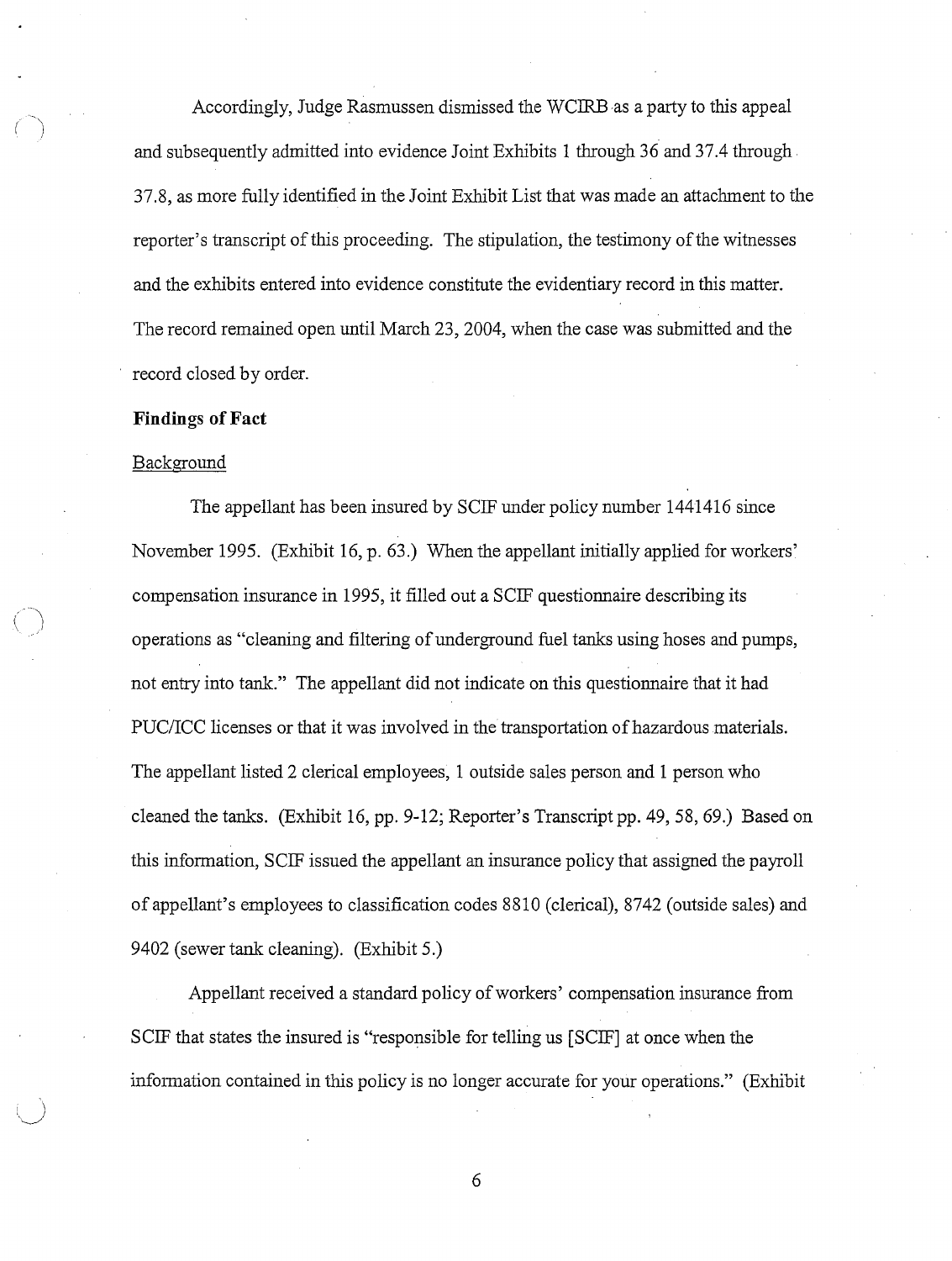16, p. 1.) The SCIF policy sets forth the basis for determining how the insured's final premium will be calculated and states that SCIF may audit a policy within three years from a policy's expiration date.<sup>8</sup> In addition, SCIF instructed the appellant to "send to this office written notice of any changes on your policy, such as a change in mail address, location, phone number, ownership, operations, or to request cancellation" by letter dated December 20, 1995. (Exhibit 17.)

In November 1997, appellant incorporated and changed its name from TLD Clean Fuels to Advanced Fuel Filtration Systems, Inc. (Exhibit 6.) At this time, SCIF requested that the appellant complete a "Statement of Operations" that sought a detailed breakdown ofAFFS 's business operations including a description of: (1) its employee duties and the locations where the duties were performed; (2) the type of products it manufactured, sold and/or services rendered; (3) the percentage or amount of its payroll for each separate operation; and (4) any other information that might be helpful in describing its operations. (Exhibit 7, p. 315.)

 $\widehat{\mathcal{C}}$ 

According to the "Statement of Operations" AFFS submitted to SCIF on November 17, 1997, the appellant employed-four persons and specialized "in the 'Fuel Polishing' or filtering of fuel stored in underground storage tanks. All activities are

<sup>&</sup>lt;sup>8</sup> The policy language under Part 5 Premium specifically states, in pertinent part, as follows: "B. Classifications The Declarations show the rate and premium basis for certain business or work classifications. These classifications were assigned based on an estimate of the exposures you would have during the policy period. If your actual exposures are not properly described by those classifications, we will assign proper classifications, rates and premium basis by endorsement to this policy. **You are responsible for telling us at once of any change in classification .** ...

E. Final Premium The premium shown on the Declaration, schedules and endorsements is an estimate. **The final premium will be determined after this policy ends by using the actual premium basis and**  · **the proper classifications,** rates and rating plans that lawfully apply to the business and work covered by this policy. . .

G. Audit ... **We may conduct the audits** during regular business hours during the policy period and **within three years after the policy period ends.** Information developed by audit will be used to determine final premium..." (Exhibit 16, pp. 4-5. Emphasis added.)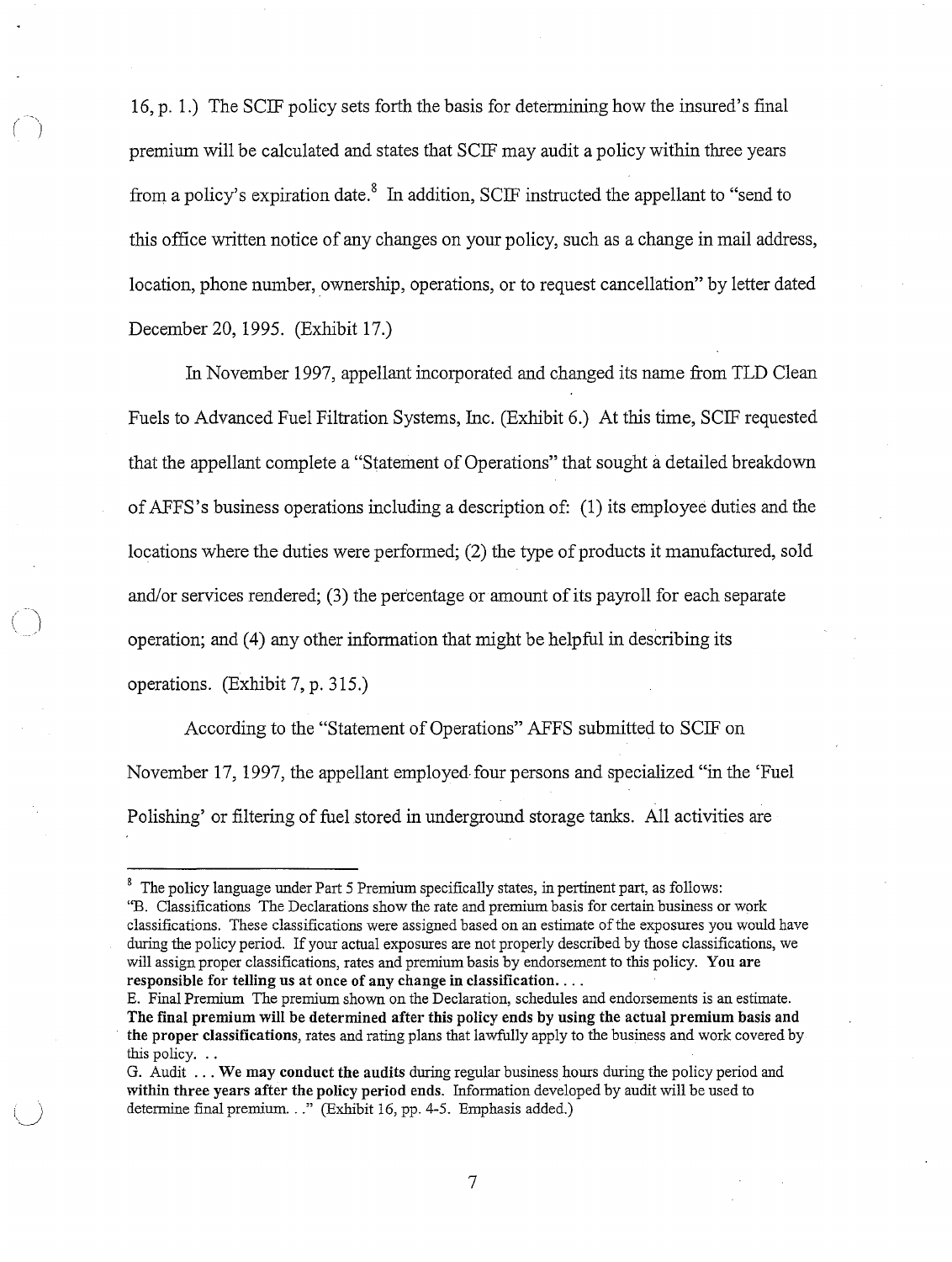performed above ground." Employee duties were listed as administrative, sales, taking samples from underground storage tanks and operating the filtering equipment. Appellant apportioned its payroll as follows: 25% Administration, 50% Sales and 25% actual work by the technician. (Exhibit 7, p. 315.) Appellant's witness Mr. Parker, who was AFFS's vice president in 1997, testified that the transportation of hazardous materials was always a part of appellant's operations. However, he conceded that he did not specifically list the trucking or transportation of fuels as an operational activity on the Statement of Operations he submitted to SCIF in 1997. Mr. Parker further testified that he did not remember when AFFS obtained PUC/ICC licenses and acknowledged that appellant did not provide this information to SCIF in 1995. There is no documentary evidence in the record that AFFS ever provided this information to SCIF. (Reporter's Transcript, pp. 41-44, 49; Exhibit 3F, p. MM-35.)

Appellant's annual final premiums for the 1995-1998 policy years amounted to less than \$10,000. SCIF did not conduct a physical audit of AFFS's payroll records because of its premium size. Instead, SCIF relied on the appellant's signed monthly payroll reports to calculate appellant's final premium for these policy periods. (Exhibit 22.) Around 1999, AFFS's operations began to expand; the appellant employed 14 persons in 1999 and 49 persons in 2000. Although AFFS's operations now definitely included drivers who hauled hazardous materials, AFFS continued to submit its monthly payroll reports and premium payments to SCIF under the classification codes originally assigned to its policy in 1995: 8810 (clerical); 8742 (outside sales); and 9402 (sewer tank cleaning.) (Exhibits  $8.1 - 8.3$ .)

*(* 

 $\bigcup$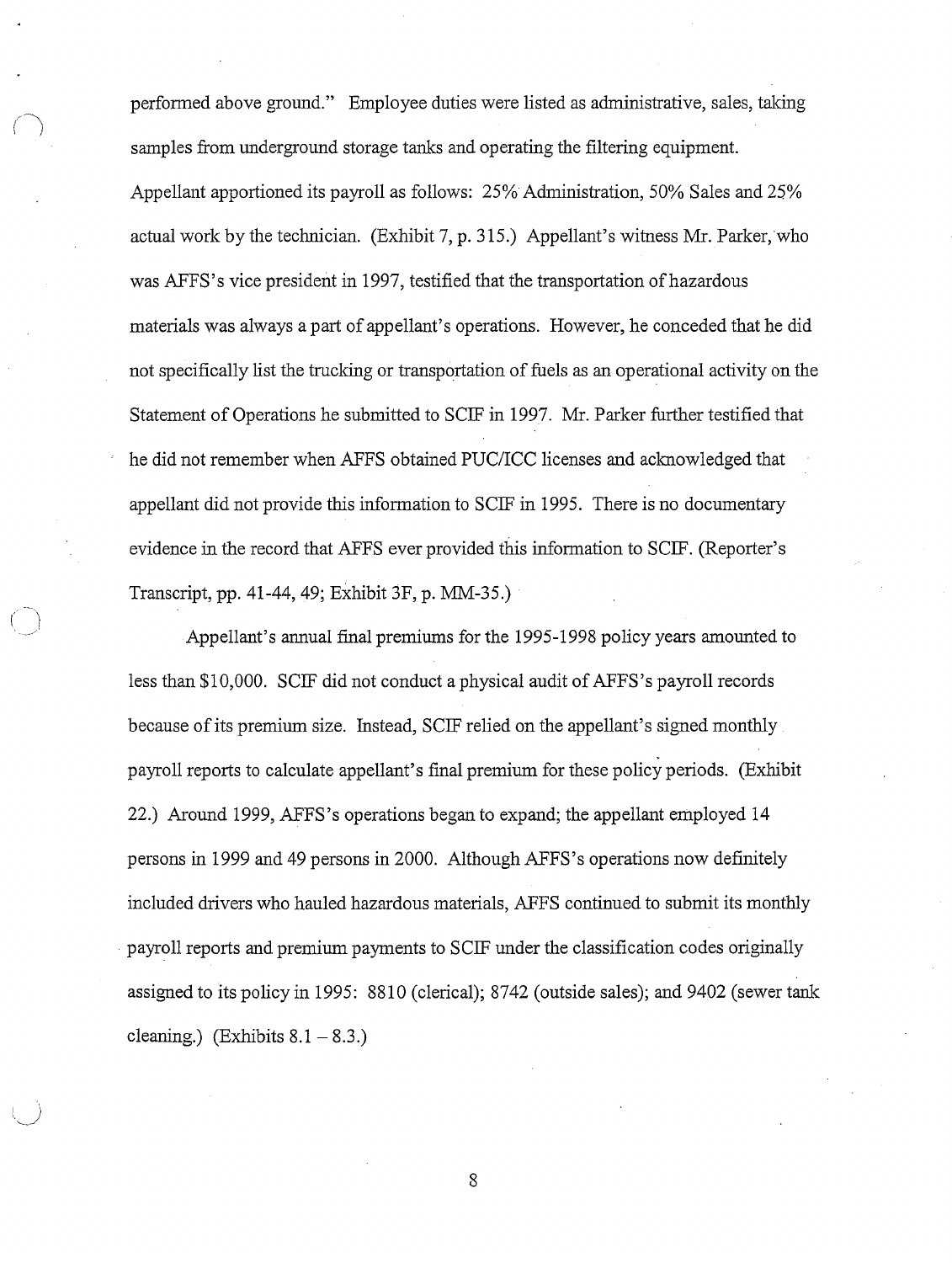During the 1999 policy period, AFFS transferred its location from Huntington Beach, California, to Corona, California. (Appellant's First Amended Pleading, p. 3) As a consequence, AFFS's account was transferred from SCIF's Santa Ana district office to SCIF's Riverside district office for auditing. AFFS's 1999 policy expired on or about October 1, 2000. In December 2000, SCIF's Riverside district office auditing department noted that AFFS was involved in trncking operations beginning in the fourth quarter of 1999 and that AFFS might not have informed SCIF' s Santa Ana district office about these operations. The Riverside office requested that the Santa Ana office complete the final audit of AFFS's 1999 policy year because of possible "AB 1914"<sup>9</sup> issues. (Exhibit 3-F, p. G.)

The audit of AFFS's 1999 and 2000 policies was conducted by Ms. Fincher, a senior auditor with SCIF's Santa Ana district office. Ms. Fincher obtained AFFS's payroll records from its accountant and the job duties of each of AFFS's employees from Ms. Kellogg during a visit at AFFS's office on November 16, 2001<sup>10</sup>. (Reporter's Transcript, pp. 104, 107-108.) Ms. Kellogg observed that AFFS indeed was engaged in activities in addition to those operations defined by classification codes 8810 ( clerical), 8742 (outside sales) and 9402 (sewer tank cleaning.) These new activities included the bulk transportation of oil, hazardous materials, including waste water and used oil, and tank construction. Since these operations were not defined by the classifications codes originally endorsed on AFFS's policy, Ms. Fincher was unable to assign the payroll of

 $9$  AB 1914 enacted in 1994, amended Insurance Code section 11753.1 and added Insurance Code section 11753.2 with respect to effective dates and proper notice to policyholders of classification changes.  $10$  No evidence was provided to explain the approximate 12 month delay between the December 2000 request for an audit made by SCIF's Riverside office and Ms. Fincher's November 2001 audit ofthe 1999 and 2000 policies. While it could be wished that Santa Ana's office had conducted the audit of the policies more expeditiously than it did, SCIF was not legally obligated to do so.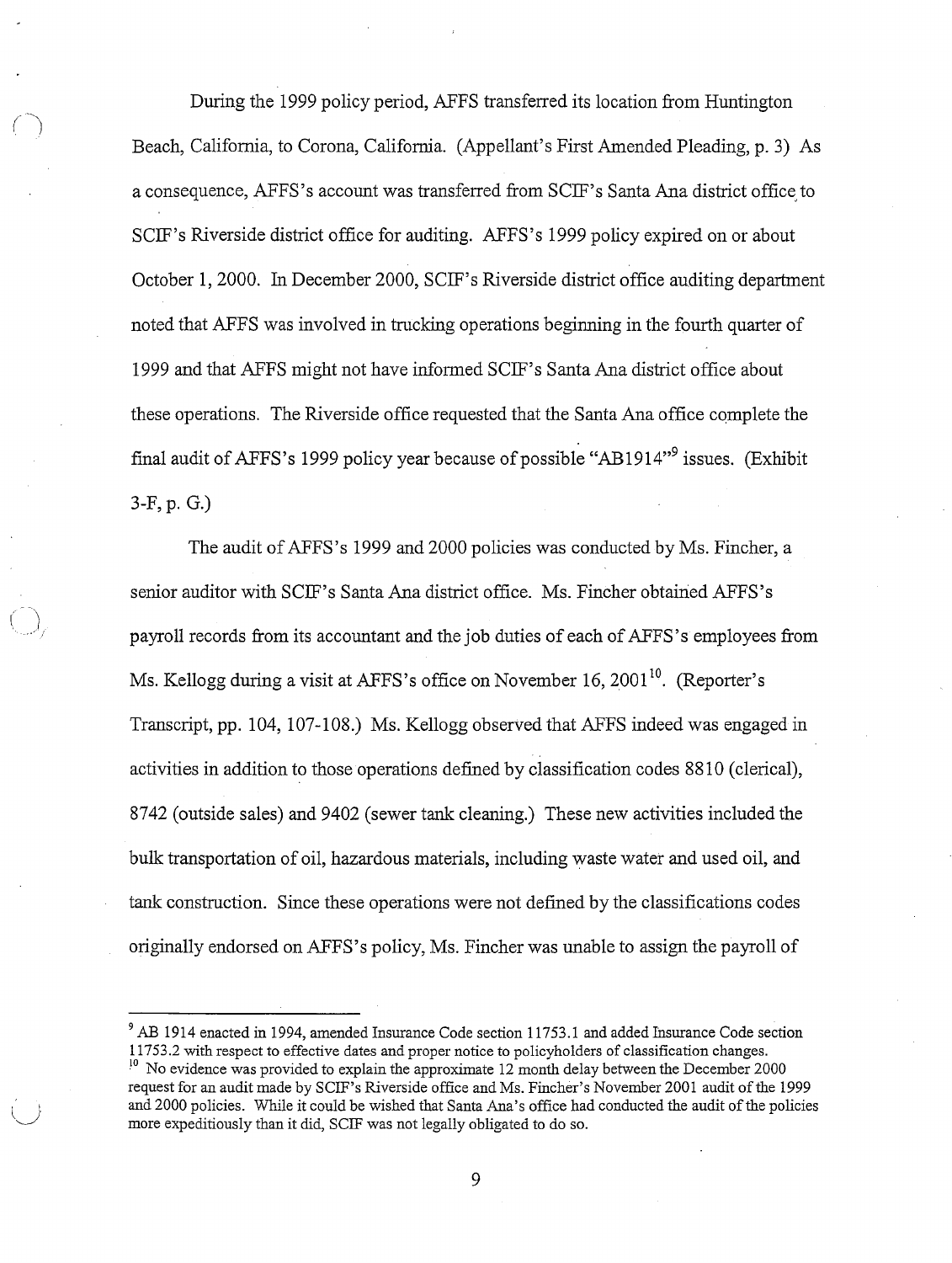the employees engaged in these activities. In order to complete her audit, Ms. Fincher requested that a physical inspection of AFFS's premises be conducted by SCIF's Santa Ana district office underwriting department to verify that the classifications assigned to AFFS's policy accurately reflected all of its operations for the audited periods. (Exhibit 16, pp. 139-140; Reporter's Transcript, pp. 78-80.)

Ms. Teri Wood, SCIF senior underwriter, conducted an inspection of AFFS on February 27, 2002. On March 5, 2003, Ms. Wood issued her inspection report and notified AFFS by letter that her recent inspection resulted in the identification of new operations that required SCIF to endorse additional classifications 7219 (01) Truckmen, 8081 (01) Stores - Wholesale, 4511 Analytical or Testing Laboratories and 6218/6220 Excavation onto AFFS's policy effective October 1, 1999. (Reporter's Transcript, pp.61- 63, 74-76; Exhibits 9-10, 16, pp. 171-174.)

Ms. Fincher finalized and submitted her audits of AFFS's 1999 and 2000 policies on May 2, 2002. (Reporter's Transcript, p. 101.) SCIF's final bill for the 1999 policy, dated May 24, 2002, is in the amount of \$17,860.19 and SCIF's final bill for the 2000 policy, dated July 1, 2002, is in the amount of \$74,021.23. (Exhibits 8.2, 8.3, 16, p. 154) AFFS's Operations During The 1999 And 2000 Policy Periods

Mr. Douglas Parker, president ofAFFS from January 1, 1999 until September 2003, conceded during the hearing that three of the five classification codes SCIF assigned to its 1999 and 2000 policies accurately described appellant's operations during this period.<sup>11</sup> (Reporter's Transcript, pp. 34, 40-42, 52.) However, Mr. Parker did not

<sup>&</sup>lt;sup>11</sup> These classifications are: 7219 (01) Truckmen; 8081 (01) Stores – Wholesale; and 4511 Analytical or Testing Laboratories *\\_\_)*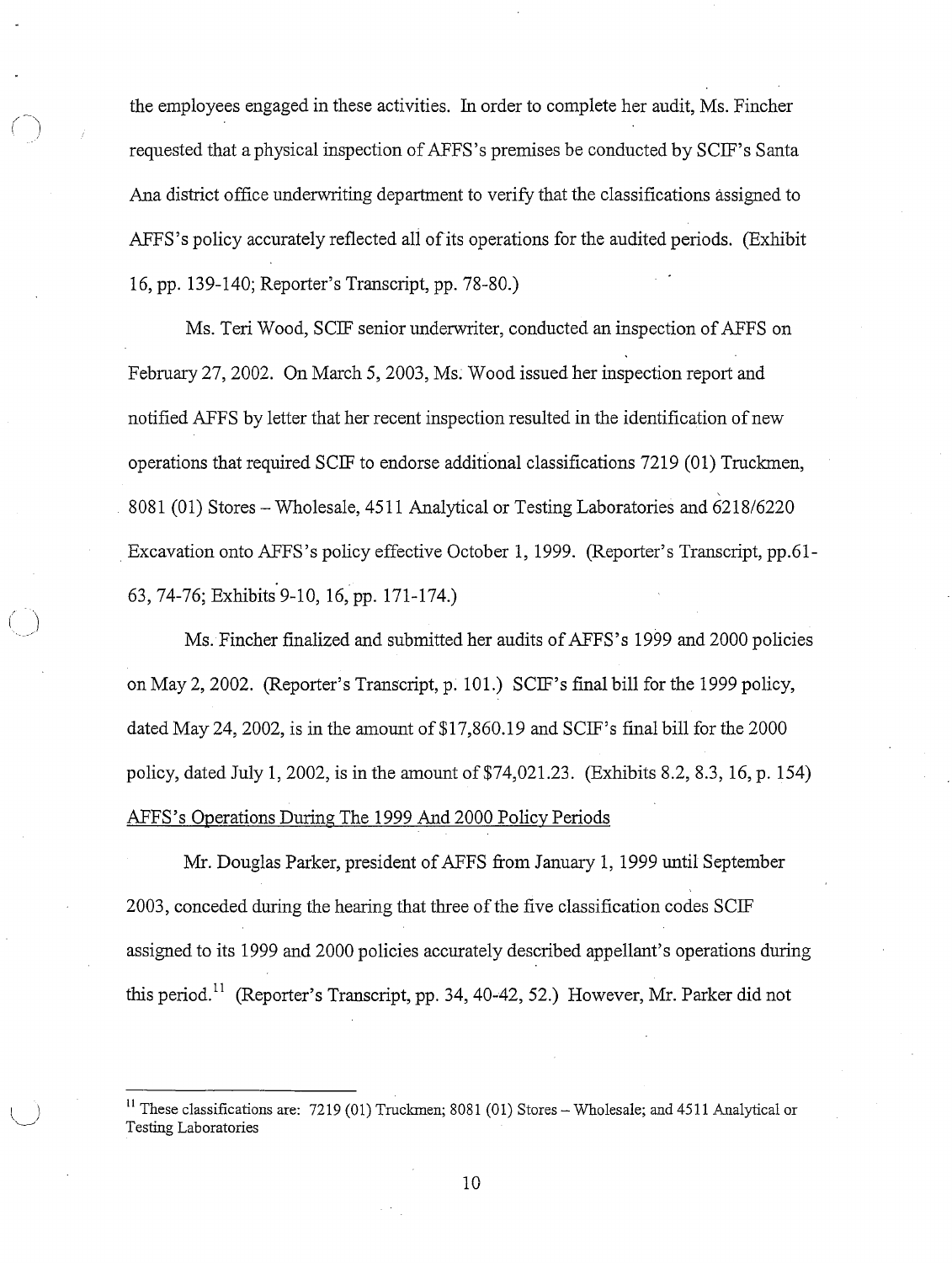believe AFFS was involved in any excavation work in 1999 or  $2000$ <sup>12</sup> (Reporter's Transcript, pp. 55-56.) The weight of the evidence is to the contrary.

*(* 

 $\bigcirc$ 

During her inspection, Ms. Wood met with AFFS's office manager, Ms. Kellogg. In addition to verifying that AFFS had engaged in operations defined in classification codes 7219 (01), 8081(01) and 4511, Ms. Kellogg also told Ms. Wood that AFFS had engaged in excavation work beginning in early 2001. Ms. Wood subsequently verified, through the Contractor's State Licensing Board ("CSLB"), that AFFS had obtained a construction license on October 1, 1999. According to Ms. Wood, appellant would have to obtain the CSLB license before it could do any excavation work. Based on the foregoing, Ms. Wood concluded that itwas possible that AFFS had conducted excavation operations during the 1999 policy year. (Reporter's Transcript, pp.61-63, 74-76, 98; Exhibits 9-10, 16, pp. 171-174.)

Ms. Wood's supposition regarding AFFS 's excavation activities during the 1999 policy period is supported by Ms. Fincher's testimony. Ms. Fincher reviewed AFFS's payroll records with Ms. Kellogg, who confirmed that AFFS's employees actually had

<sup>&</sup>lt;sup>12</sup> The WCIRB Inspection Report issued on February 12, 2003, notes that AFFS may be engaged in "the excavation of damaged underground fuel tanks at automobile gasoline stations." and assigned classifications 6218 and 6220 to AFFS's operations. (Exhibit 3-A.) Classifications 6218 and 6220 are defined in the Plan as follows:

**<sup>&</sup>quot;6218(1) EXCAVATION** - **N.O.C.** - **including borrowing, filling or backfilling** - **employees whose regular hourly wage does not equal or exceed \$22.00 per hour** Mass rock excavation, grading or excavation in connection with street or road construction, pile driving, shaft sinking, caisson or cofferdam work shall be separately classified.

**<sup>6220(1)</sup> EXCAVATION** - **N.O.C.** - **including borrowing, filling or backfilling- employees whose regular hourly wage equals or exceeds \$22.00 per hour. Assignment of this classification is subject to verification at the time of final audit that the employee's regular hourly wage equals or exceeds \$22.00 per hour. The payroll of an employee whose regular hourly wage is not shown to equal or exceed \$22.00 per hour shall be classified as 6218(1), "Excavation** - **N.).C."** Mass rock excavation, grading or excavation in connection with street or road construction, pile driving, shaft sinking, caisson or cofferdam work shall be separately classified." (1999 Plan, Part 3, Classifications, p. 33.)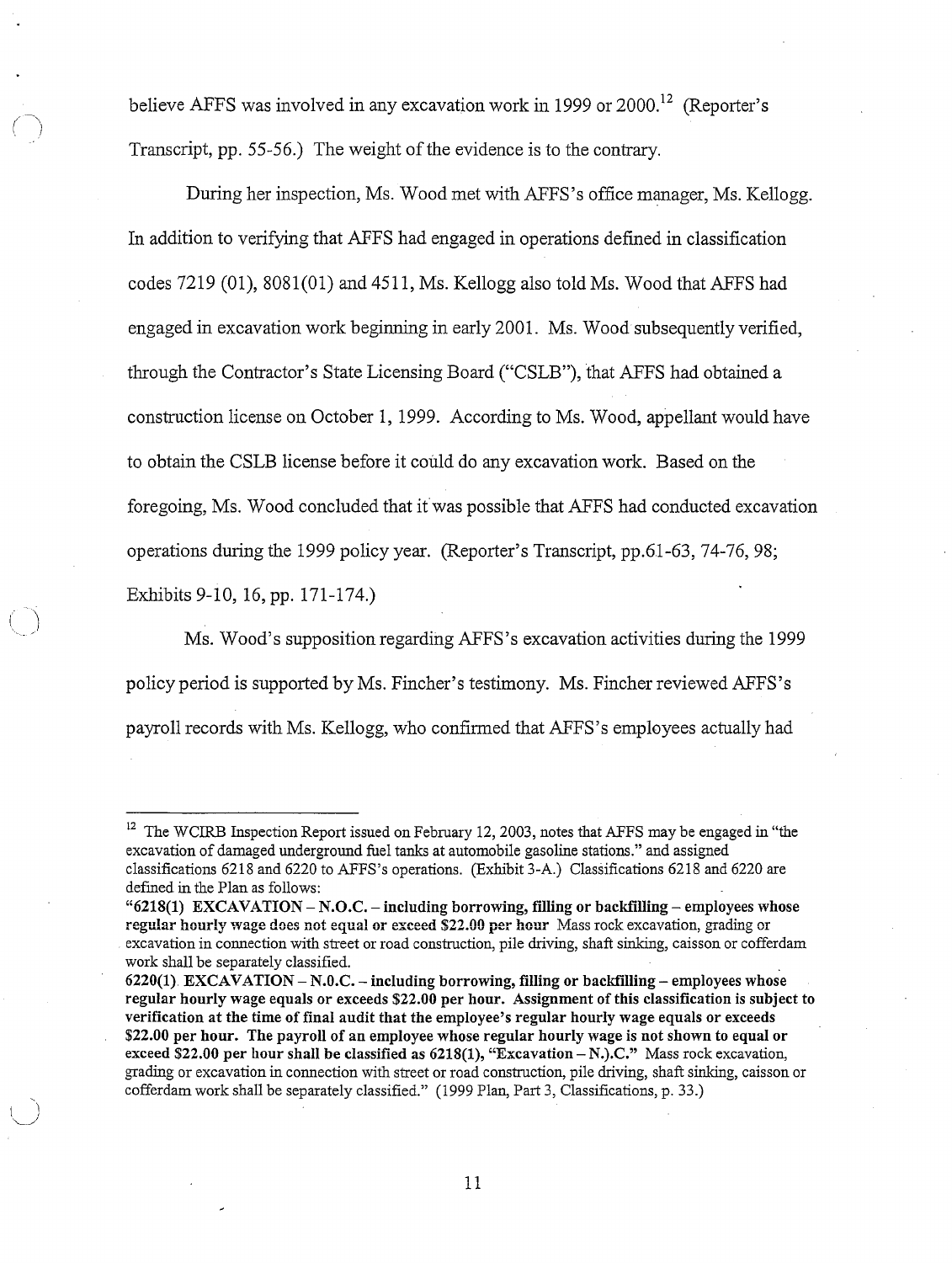## **BEFORE THE INSURANCE COMMISSIONER**

# **OF THE STATE OF CALIFORNIA** FILED

In the Matter of the Appeal of (2008) ADMINISTRATIVE HEARING BUREAU

)

)

)

*( ':*  i.

APR 22 2004

| ADVANCED FUEL FILTRATION SYSTEMS, INC., |  |
|-----------------------------------------|--|
|                                         |  |

Appellant,  $\qquad \qquad$  ) FILE AHB-WCA-03-45

From the Decision of )

**STATE COMPENSATION INSURANCE** ) **FUND,** )

Respondent. )

### **ORDER ADOPTING PROPOSED DECISION**

The attached proposed decision of Administrative Law Judge Marjorie A. Rasmussen is adopted as the Insurance Commissioner's decision in the above-entitled matter. This order shall be effective May 21, 2004 . Judicial review of the Insurance Commissioner's decision may be had pursuant to California Code of Regulations, title 10, section 2509. 76. Persons authorized to accept service on behalf of the Insurance Commissioner are listed below:

Deputy Chief Counsel Connie Perry 300 Capitol Mall, 17<sup>th</sup> Floor 45 Fremont Street,  $23^{rd}$  Floor Sacramento, CA 95814 San Francisco, CA 94105

Chief Counsel Gary Cohen Senior Staff Counsel Darrel H. Woo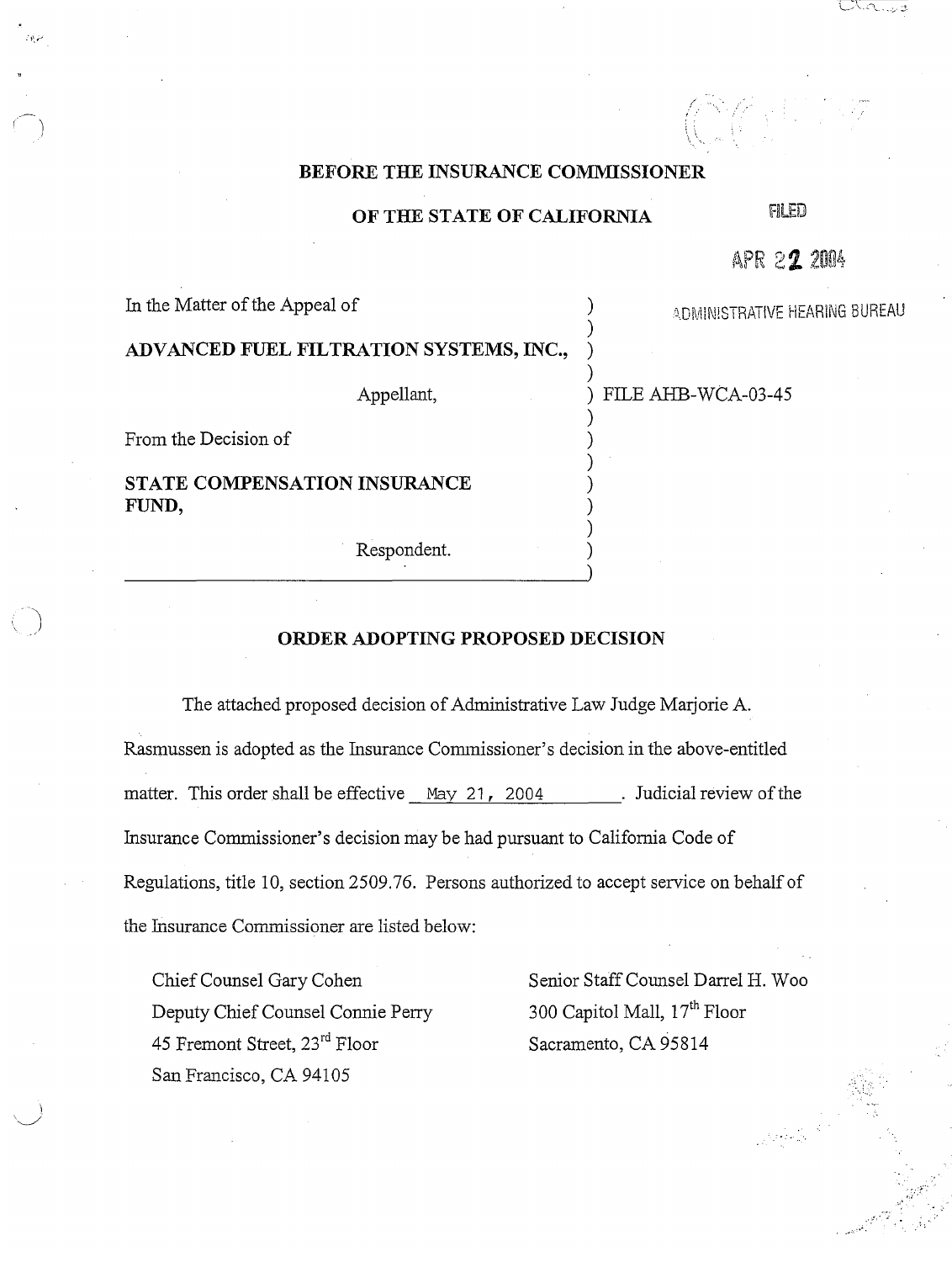Any party seeking judicial review of the Insurance Commissioner's decision shall lodge copies of the writ of administrative mandamus and the final judicial decision and order on the writ of administrative mandamus with the Administrative Hearing Bureau of the California Department of Insurance.

Additionally, pursuant to Government Code section 11425.60, I hereby designate pages 12 - 18 contained under sub-caption "Decision" as precedential and remove *Allee Construction Company vs. WCIRB* (File No. ALB-WCA-94-15) from the list of

designated precedents. , 2004 Dated:

*\\_\_\_)* 

John Garamendi Insurance Commissioner

By: **-.,L---¥-Jt....JLJ.~:.:::\_\_\_~.J.=:=::::L\_** 

**J**  Special Counsel Department of Insurance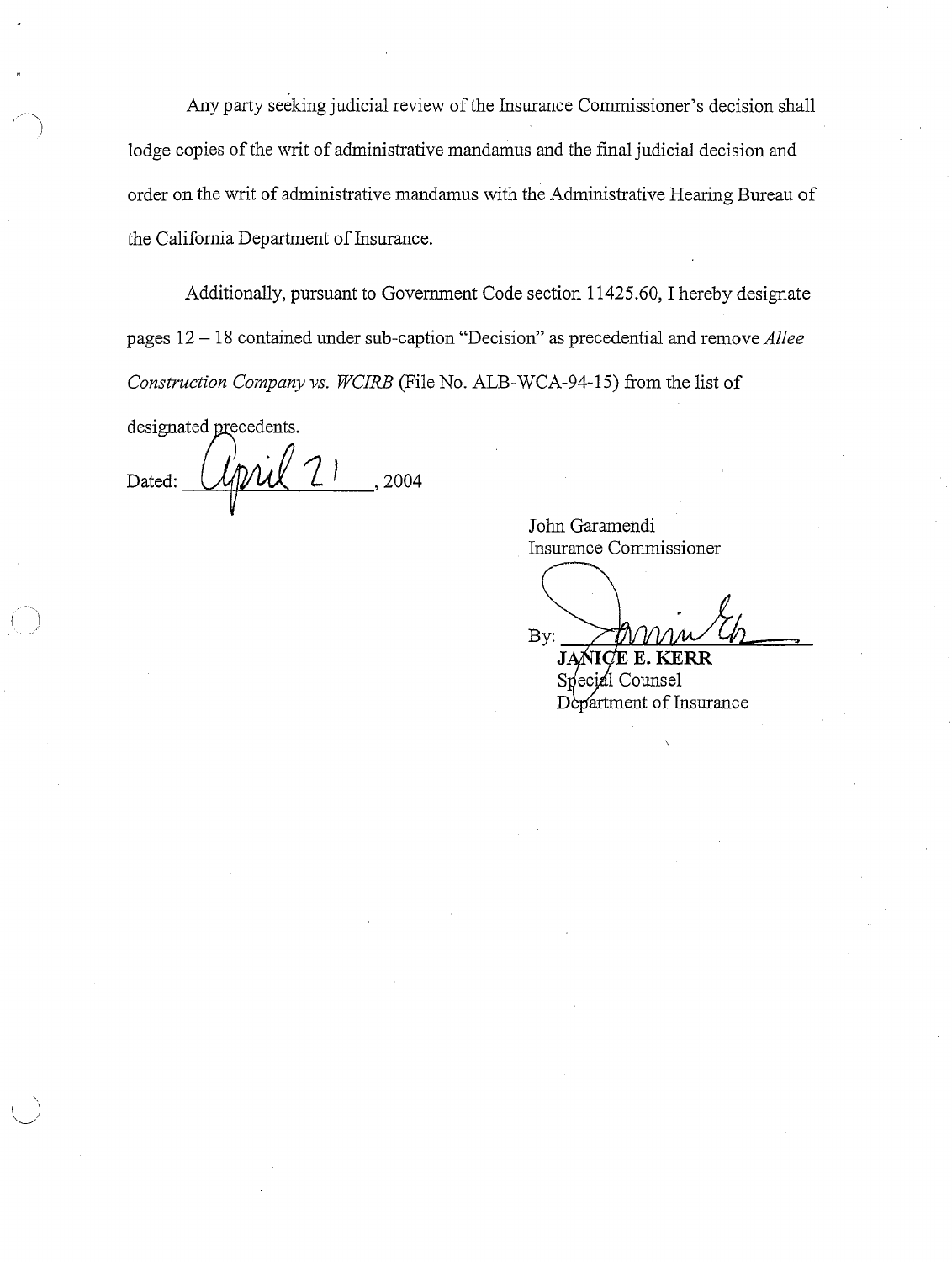been engaged in excavation work during the 1999 and 2000 policy periods. (Reporter's Transcript, pp. 101-104; Exhibits 8.2, 8.3, 25 and 26.)

While all witnesses appeared to testify forthrightly, Mr. Parker's testimony on the issue of whether and when AFFS was engaged in excavation activities was based more on his recollection and a narrower definition of excavation than that defined by the Plan.<sup>13</sup> In contrast, the testimony of Ms. Wood and Ms Fincher was based on their observations ofAFFS's operations, their discussion with AFFS employees and, in Ms. Fincher's case, her additional review of the payroll records. On balance, SCIF's witnesses were more credible with respect to this question of fact.

Accordingly the administrative law judge finds that during the 1999 and 2000 policy periods AFFS's employees were engaged in operations properly assigned to classifications 7219 (01), 8081(01), 4511,6218 and 6220. Specifically, AFFS was engaged in excavation work as defined by the Plan as early as the final quarter of 2000, which falls within AFFS 's 1999 policy period. (Reporters Transcript, pp. 104-114; Exhibit 26.)

## **Discussion**

 $\bigcirc$ 

# SCIF Properly Assigned Classification Codes 7219 (01), 8081(01), 4511, 6218 And 6220 To AFFS's 1999 And 2000 Policies Pursuant to Insurance Code Sections 11753. l (b) and 11753.2(c)

Insurance Code section  $11753.1(b)$  requires, in part, that "any insurer adopting a change in the classification assignment of an employer that results in an increased

<sup>&</sup>lt;sup>13</sup> In his closing arguments on behalf of AFFS, appellant's counsel explained that, "Mr. Parker's definition of "excavation" is different from regular old tank repair. "Excavation" means digging a huge hole for something new. Mr. Parker certainly wasn't aware of that classification going back to tank repair and that's why he said '02." (Reporter's transcript, p. 120.)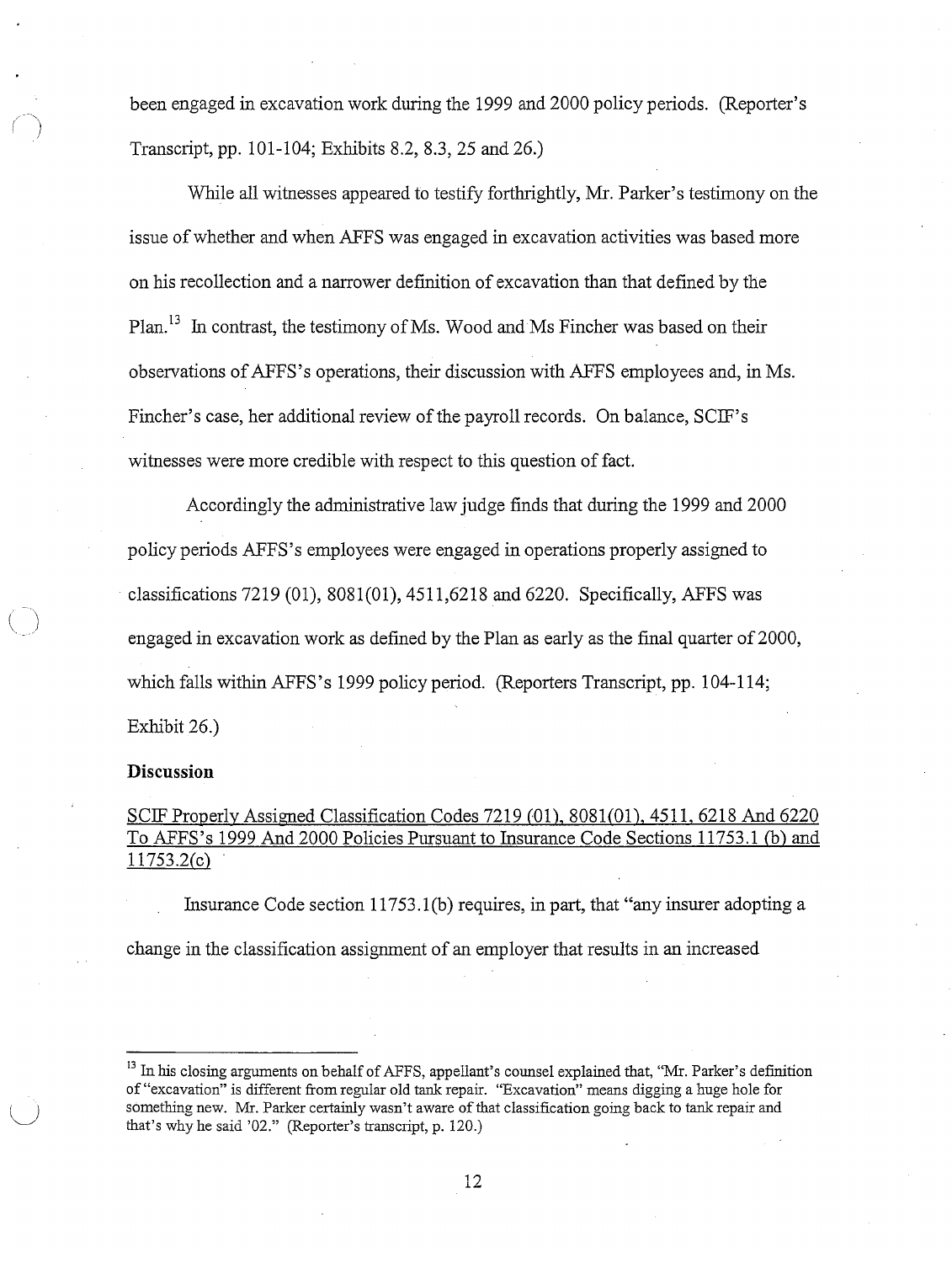premium shall notify the employer in writing  $\ldots$  of the change and the reasons for the change."

*()* 

Insurance Code section 11753.2 sets forth the basis for and effective dates of changes in classification assignments on workers' compensation policies. The effective date of a classification change depends, in part, on whether the change arises from an erroneous classification or insured's change of operations.

Insurance Code section  $11753.2(a)$  governs the effective date of a classification change due to an erroneous classification that results in a decrease in premium and Insurance Code section 11753.2 (b) governs the effective date of a classification change that results in an increase in premium.<sup>14</sup> Insurance Code section 11753.2(c) governs the effective date of a change of classification due to a change in an employer's operations. <sup>15</sup> The parties differ over whether Insurance Code sections 11753.2(b) or 11753.2(c) apply *( )* to the facts in this case.

SCIF contends that Insurance Code section 11753.2(c) applies to this appeal because AFFS 's operations changed. AFFS contends that the issue before the Commissioner deals with an erroneous classification and that Insurance Code section 11753.2 (b) governs this matter. AFFS also contends that SCIF failed to notify AFFS of the classification changes to its policy pursuant to Insurance Code section 11753.l(b).

<sup>&</sup>lt;sup>14</sup> Insurance Code section 11753.2(b) states, in pertinent part, as follows: "If a change in a classification assignment on a workers' compensation insurance policy is due to an erroneous classification and results in an increased premium, the classification change shall become effective on the effective date of the erroneous classification assignment . . ."

<sup>&</sup>lt;sup>15</sup> Insurance code section 11753.2(c) states as follows: "If a change in a classification assignment on a workers' compensation policy is due to an insured's change of operations, any resulting increase or decrease in premium shall become effective on the date of the change of operations." The plan incorporates the above Insurance Code sections in Part 5, Section III, subsection 3.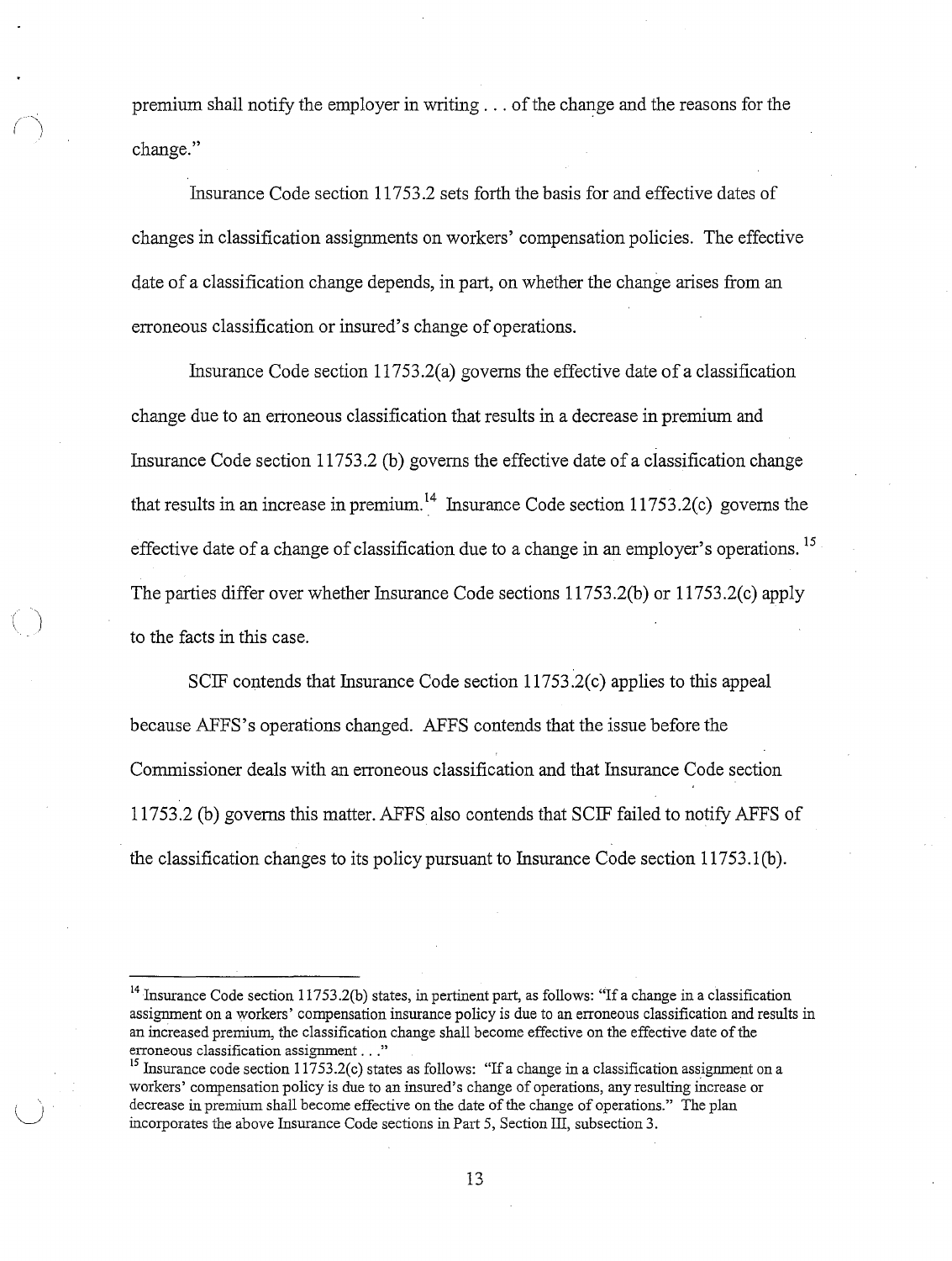AFFS premises its argument that Insurance Code section 11753.2(b) is applicable to the facts here on its claims that SCIF erroneously placed the entire payroll ofAFFS 's drivers into classification code 7219(1) "Trucking" instead of allocating this payroll between 7219(1) and 3724(1) "Millwright Work" for the policy years in dispute. Since SCIF did not notify AFFS of the classification changes to its policy until March 5, 2002, AFFS contends that these changes should be effective on March 5, 2002, rather than October 1, 1999. (Reporter's Transcript, p. 121.)

*( )* 

AFFS's argument fails for two reasons. First, Insurance Code section 11753.2(b) is not applicable to the facts in this appeal because the classifications SCIF added to AFFS's 1999 and 2000 policies were not erroneous. Mr. Parker admitted during his I testimony that classification codes 7219(1) "Trucking" and 3724(1) "Millwright Work" accurately described appellant's operations during the policy years at issue and the evidence overwhelmingly proves that the remaining classifications SCIF added to the policies on March 5, 2002, correctly described the risks associated with AFFS's operations in 1999 and 2000.

Second, pursuant to the stipulation, AFFS withdrew the issue of whether SCIF should have segregated the payroll of AFFS's drivers between classification codes 7219(1) "Trucking" and 3724(1) "Millwright Work. (Reporter's Transcript, pp. 9-11.) Underlying the stipulation was the WCIRB's determination that AFFS had not submitted payroll records for its drivers in a manner that satisfied the requirements for payroll division that is contained in Part 3, Section VI, Rules 2 and 3 of the Plan and AFFS's concession ofthis fact. (Exhibit 35.) Merely because SCIF did not apportion the payroll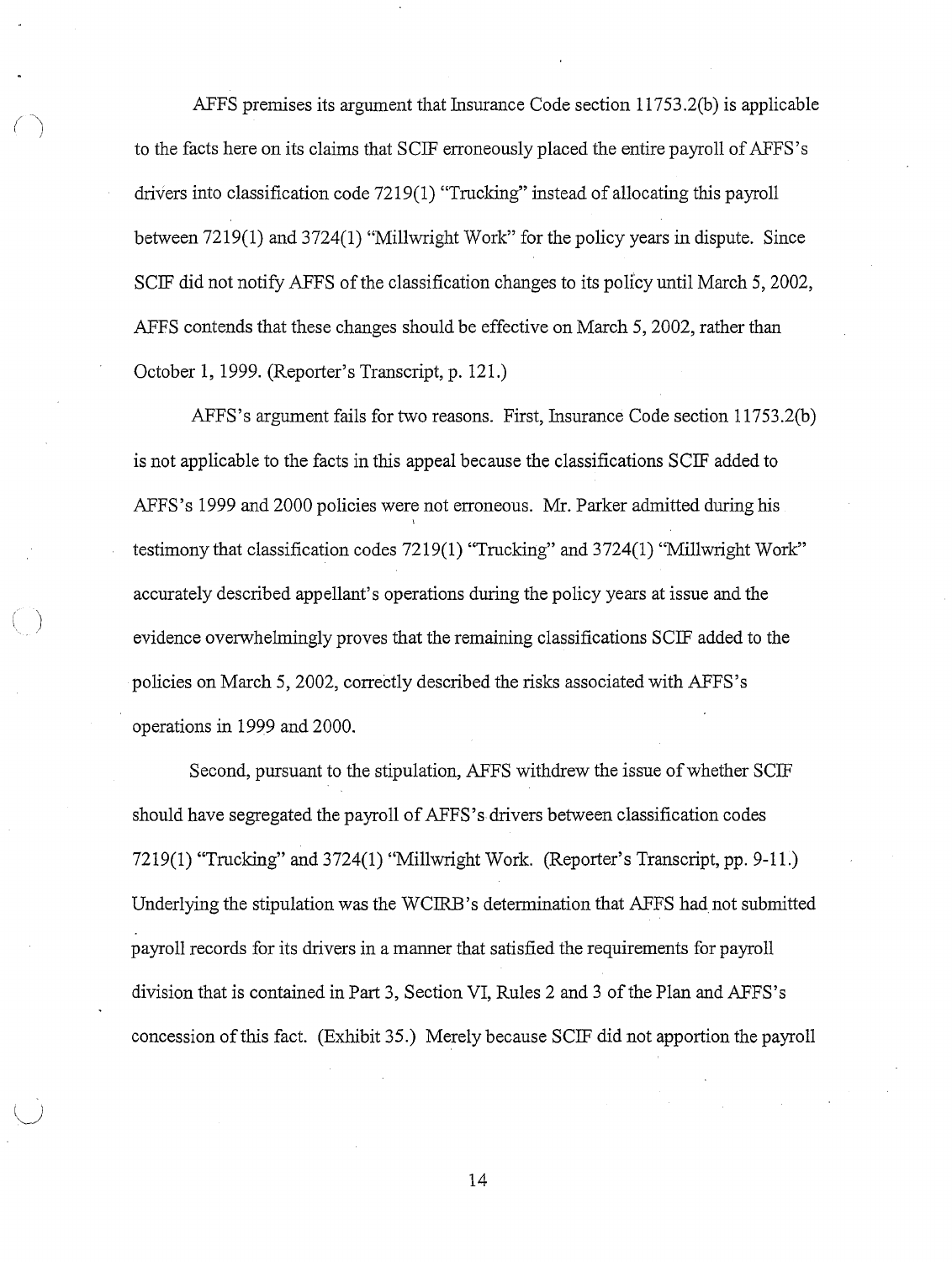of AFFS's drivers between the two classifications does not make the assignment of these classifications erroneous.

*(* ~)

As AFFS's business expanded in 1999, its operations changed. While each of the activities described by Classification Codes 7219 (01), 8081(01), 4511, 6218 and 6220 ultimately may have supported AFFS's primary business of petroleum-based product filtration, these activities nevertheless represent a significant change in AFFS's operational risks that are not reflected in the rates for the original three classification codes assigned to AFFS's 1995 -1998 policies. The evidence is clear that once SCIF endorsed the additional classifications on AFFS's policy, SCIF timely notified AFFS in writing on March 5, 2002, of this action in accordance with Insurance Code section 11753.l(b).

Based on the foregoing, SCIF correctly assigned additional classification codes to AFFS's 1999 and 2000 policies to reflect changes in AFFS's operations. The effective date ofthe classification changes is October 1, 1999, as mandated by Insurance Code · section 11735.2(c) and Part 5, Section III subsection 3(b) of the Plan.

Despite the clear and convincing evidence in this matter, AFFS argues in the alternative that the classification codes should go into effect on March 5, 2002, because AFFS did not understand the classification system and was not aware that it should have reported to SCIF that its operations included additional risks under the Plan. In any event, AFFS argues, SCIF knew about appellant's trucking operations as early as December 2000 and should have conducted timely physical audits of AFFS each year. AFFS 's arguments are not persuasive.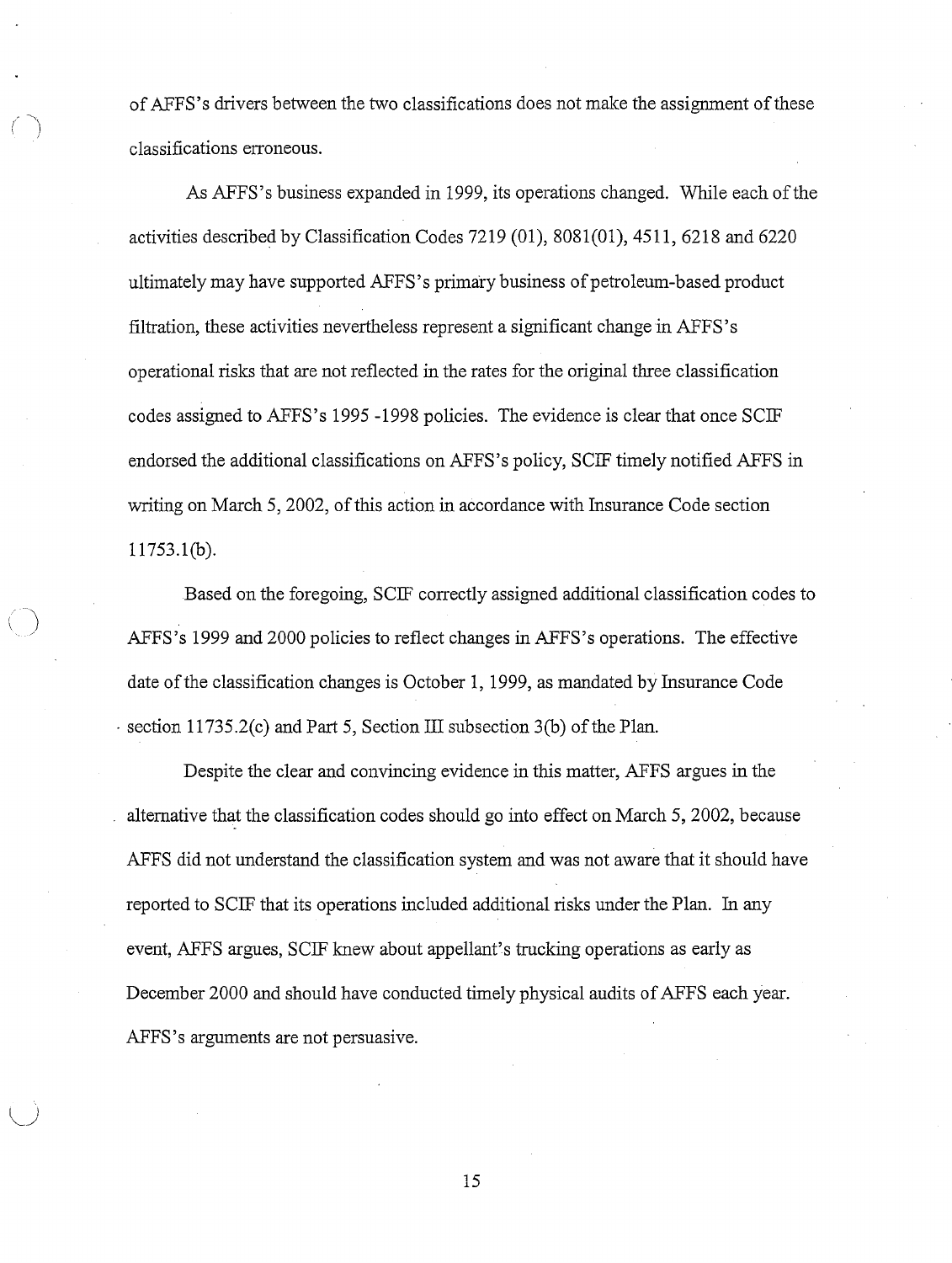The rules and regulations contained in the Plan and published by the WCIRB are no different from any other regulation governing business practices in California. It is AFFS 's responsibility to know and abide by these laws. Ignorance of the law, in this case, is no excuse. The policy documents and the written communications between the parties clearly indicate that the appellant was put on notice that it had the responsibility to notify SCIF of any changes in its operations that might impact the insured's risk. (Exhibit 16, p. 1 and Exhibit 17.)

The Plan permits a carrier to use the signed payroll statements from the employer in lieu of a physical audit of payroll records when the final premium is  $$10,000$ <sup>16</sup> SCIF relied on AFFS's signed payroll statements during the 1995, 1996, 1997 and 1998 policy periods because AFFS's final premium was less than \$10,000. Based on the evidence, AFFS's labor force remained small and the description of AFFS's operations that  $SCIF$ . ) received in 1997 indicated that its operations had not expanded. Thus, SCIF's reliance on AFFS 's signed payroll statements to determine AFFS' s final premium during the policy period from1995 through 1998 was reasonable.

SCIF's policy documents notify the insured of when and how premiums are to be calculated and allow for premium audits to be conducted within three years of a policy's expiration. Based on the record, SCIF first learned of AFFS's new operations in December 2000 after AFFS's 1999 policy year had expired. This knowledge was used by SCIF in the course ofits 1999 and 2000 audits of AFFS's policies. AFFS has provided no legal support, and none exists, for appellant's contention that the audits of its

<sup>&</sup>lt;sup>16</sup> Part 5, Section III, subsection 4(a) (2) of the Plan states, in pertinent part, as follows: "Each policy producing a final premium of less than \$10,000. shall be audited at sufficient intervals to ensure determination of proper payrolls. In each year when such a policy is not audited, a signed payroll statement shall be obtained from the employer."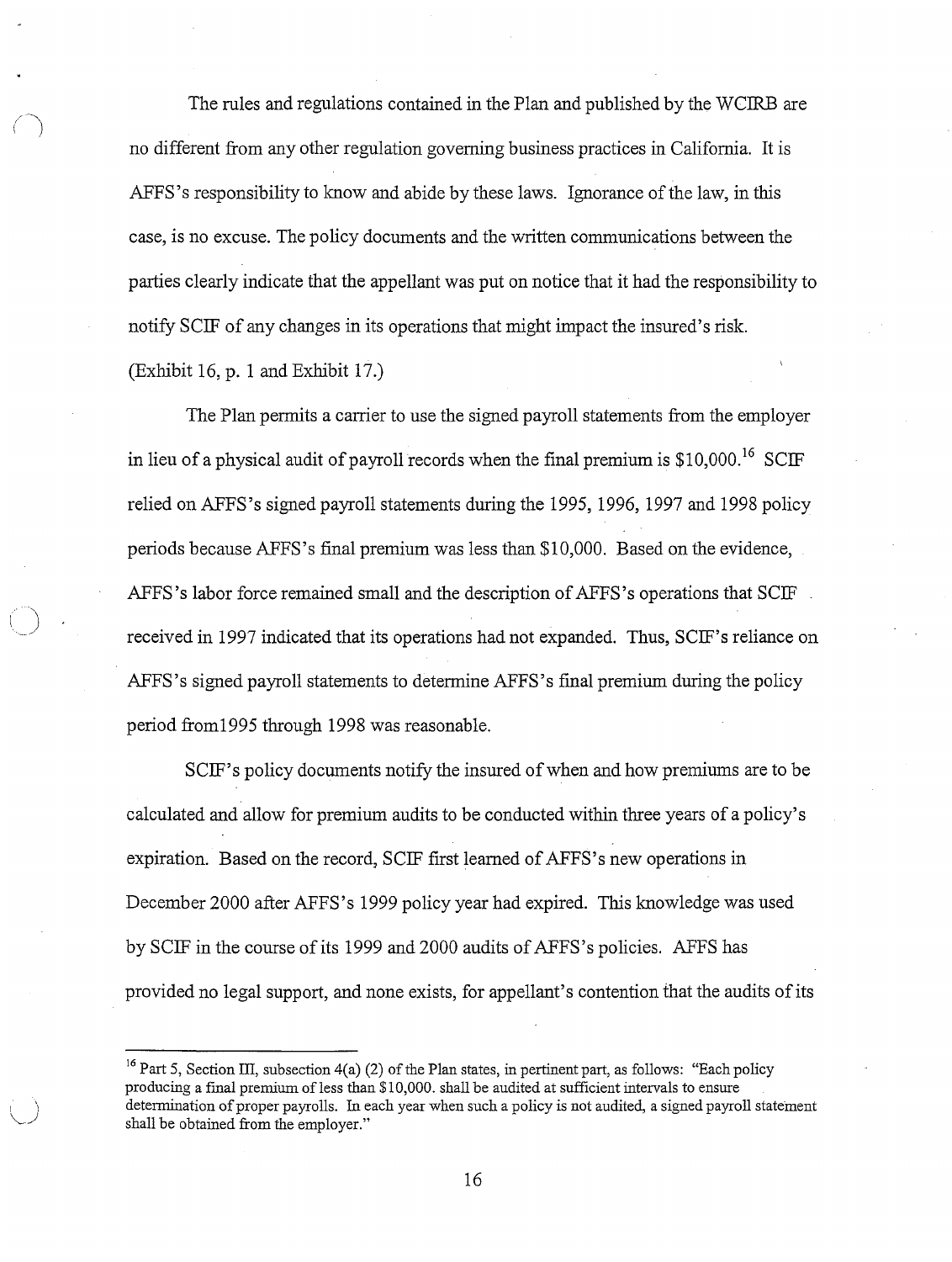policies should have been conducted in a different fashion or any sooner than they were by SCIF.

It is well recognized that individuals may suffer economic hardships for not being adequately insured.  $17$  In California, all employers are required to obtain workers' compensation coverage for their employees. (California Labor Code section 3700.) Thus, it is a legal necessity that employers insure all their risks. In this case, AFFS's failure to keep its policy up to date did not result in a loss or denial of coverage but a larger premium bill. Unlike the premium for an automobile insurance policy that is determined at the policy's inception, premiums for workers' compensation insurance are calculated after a policy has expired because the coverage rates are based, in part, on the employer's operations and payroll that are subject to change. By not keeping its policy up to date as its operations changed, the monthly premiums AFFS submitted to SCIF were based on incomplete reporting and thus, were inadequate for the risk actually insured. Although it is a hardship, AFFS must pay SCIF now for what it should have paid SCIF earlier.

## **Conclusion**

 $\bigcap$ 

)

For the foregoing reasons, SCIF correctly assigned classification codes 8018 (stores-wholesale); 7219 (truckmen), 6218/6220 (excavation) and 4511 (analytical or testing laboratories) to AFFS's policy 1441416 effective October 1, 1999.

 $17$  After the Northridge earthquake and the Southern California fires, the Commissioner has repeatedly warned California consumers to review and update their insurance policies, as necessary. With respect to workers' compensation insurance policies, the WCIRB regularly sponsors public seminars on classification and other rating issues for employers and members of the insurance industry.